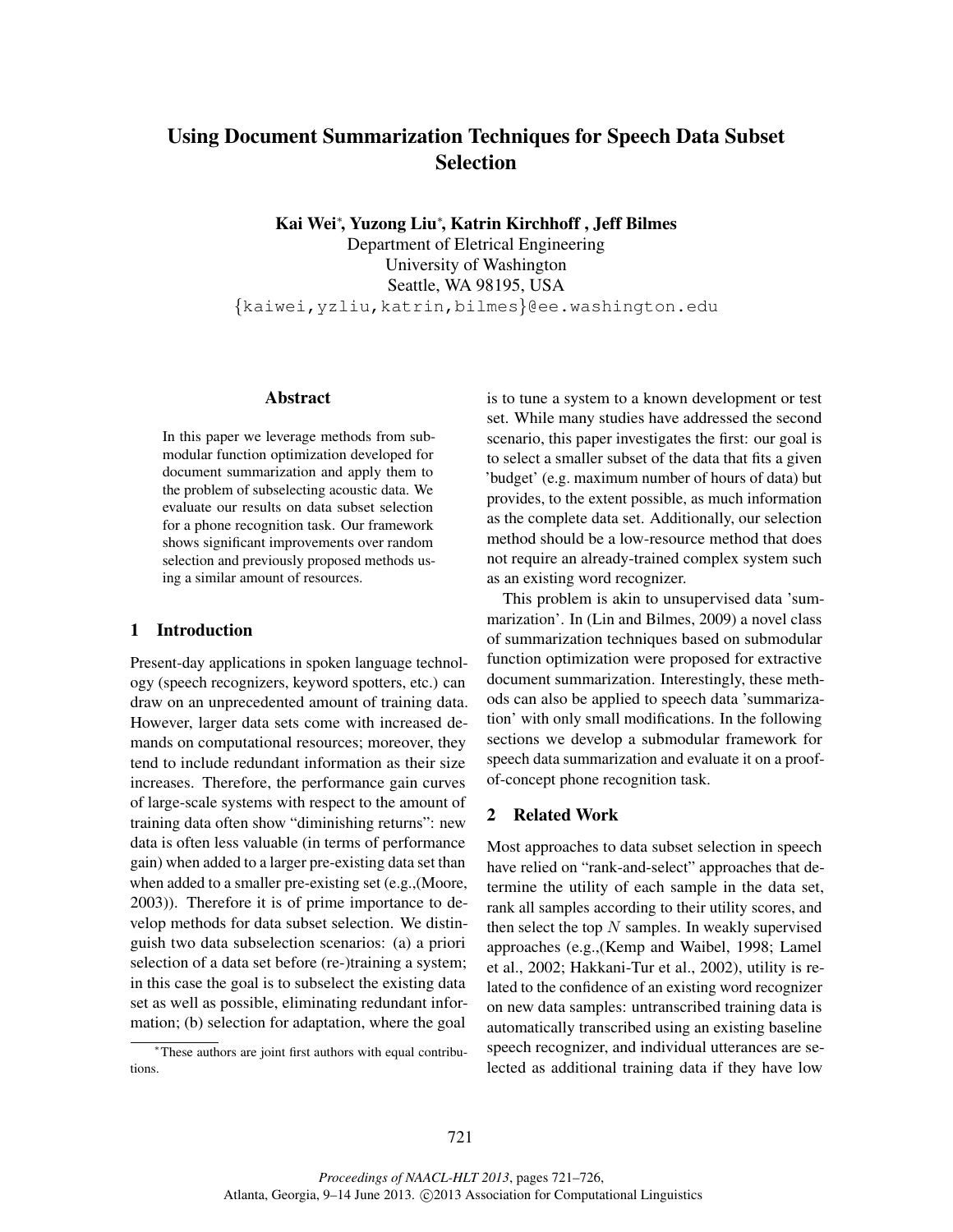confidence. These are active learning approaches suitable for a scenario where a well-trained speech recognizer is already available and additional data for retraining needs to be selected. However, we would like to reduce available training data ahead of time with a low-resource approach. In (Chen et al., 2009) individual samples are selected for the purpose of discriminative training by considering phone accuracy and the frame-level entropy of the Gaussian posteriors. (Itoh et al., 2012) use a utility function consisting of the entropy of word hypothesis N-best lists and the representativeness of the sample using a phone-based TF-IDF measure. The latter is comparable to methods used in this paper, though the first term in their objective function still requires a word recognizer. In (Wu et al., 2007) acoustic training data associated with transcriptions is subselected to maximize the entropy of the distribution over linguistic units (phones or words). Most importantly, all these methods select samples in a greedy fashion without optimality guarantees. As we will explain in the next section, greedy selection is near-optimal only when applied to monotone submodular functions.

## 3 Submodular Functions

Submodular functions (Edmonds, 1970) have been widely studied in mathematics, economics, and operations research and have recently attracted interest in machine learning (Krause and Guestrin, 2011). A submodular function is defined as follows: Given a finite ground set of objects (samples)  $V = \{v_1, ..., v_n\}$ and a function  $f: 2^V \to \mathbb{R}^+$  that returns a real value for any subset  $S \subseteq V$ , f is submodular if  $\forall A \subseteq B$ , and  $v \notin B$ ,  $f(A + v) - f(A) \ge f(B + v) - f(B)$ . That is, the incremental "value" of  $v$  decreases when the set in which  $v$  is considered grows from  $A$  to  $B$ . Powerful optimization guarantees exist for certain subtypes of submodular functions. If, for example, the function is *monotone submodular*, i.e. ∀A ⊆  $B, f(A) \leq f(B)$ , then it can be maximized, under a cardinality constraint, by a greedy algorithm that scales to extremely large data sets, and finds a solution guaranteed to approximate the optimal solution to within a constant factor  $1 - 1/e$  (Nemhauser et al., 1978). Submodular functions can be considered the discrete analog of convexity.

#### 3.1 Submodular Document Summarization

In (Lin and Bilmes, 2011) submodular functions were recently applied to extractive document summarization. The problem was formulated as a monotone submodular function that had to be maximized subject to cardinality or knapsack constraints:

$$
\operatorname{argmax}_{S \subseteq V} \{ f(S) : c(S) \le K \} \tag{1}
$$

where  $V$  is the set of sentences to be summarized,  $K$ is the maximum number of sentences to be selected, and  $c(\cdot) \geq 0$  is sentence cost.  $f(S)$  was instantiated by a form of saturated coverage:

$$
f_{SC}(S) = \sum_{i \in V} \min\{C_i(S), \alpha C_i(V)\}
$$
 (2)

where  $C_i(S) = \sum_{j \in S} w_{ij}$ , and where  $w_{ij} \ge 0$  indicates the similarity between sentences  $i$  and  $j$  —  $C_i: 2^V \to \mathbb{R}$  is itself monotone submodular (modular in fact) and  $0 \le \alpha \le 1$  is a saturation coefficient.  $f_{SC}(S)$  is monotone submodular and therefore has the previously mentioned performance guarantees. The weighting function  $w$  was implemented as the cosine similarity between TF-IDF weighted n-gram count vectors for the sentences in the dataset.

#### 3.2 Submodular Speech Summarization

Similar to the procedure described above we can treat the task of subselecting an acoustic data set as an extractive summarization problem. For our *a priori* data selection scenario we would like to extract those training samples that jointly are representative of the total data set. Initial explorations of submodular functions for speech data can be found in (Lin and Bilmes, 2009), where submodular functions were used in combination with a purely acoustic similarity measure (Fisher kernel). In addition Equation 2 the facility location function was used:

$$
f_{fac}(S) = \sum_{i \in V} \max_{j \in S} w_{ij}
$$
 (3)

Here our focus is on utilizing methods that move beyond purely acoustic similarity measures and consider kernels derived from discrete representations of the acoustic signal. To this end we first run a tokenizer over the acoustic signal that converts it into a sequence of discrete labels. In our case we use a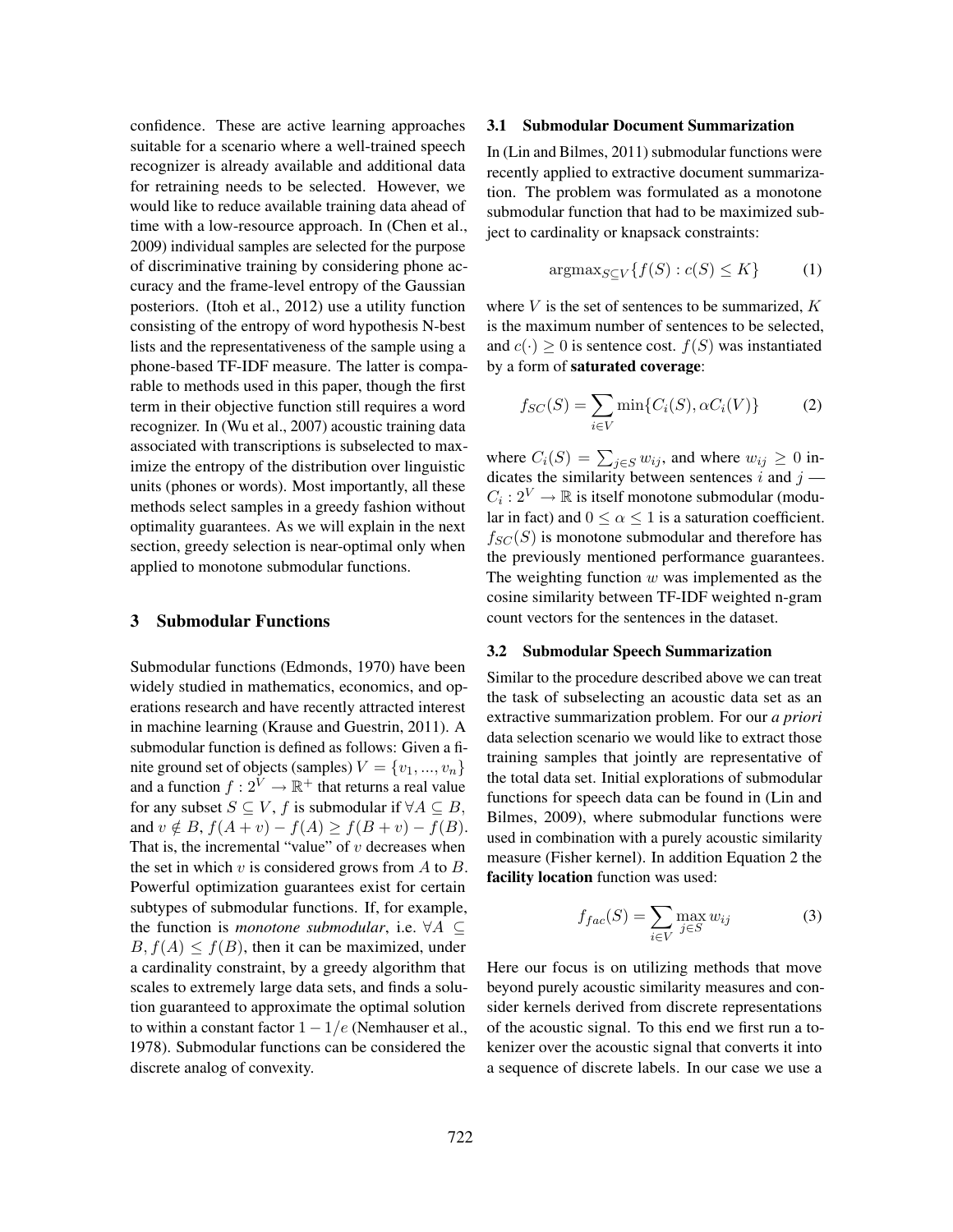simple bottom-up monophone recognizer (without higher-level constraints such as a phone language model) that produces phone labels. We then use the hypothesized sequence of phonetic labels to compute two different sentence similarity measures: (a) cosine similarity using TF-IDF weighted phone n-gram counts, and (b) string kernels. We compare their performance to that of the Fisher kernel as a purely acoustic similarity measure.

## TF-IDF weighted cosine similarity

The cosine similarity between phone sequences  $s_i$ and  $s_i$  is computed as

$$
\text{sim}_{ij} = \frac{\sum_{w \in s_i} \text{tf}_{w, s_i} \times \text{tf}_{w, s_j} \times \text{idf}_w^2}{\sqrt{\sum_{w \in s_i} \text{tf}_{w, s_i}^2 \text{idf}_w^2} \sqrt{\sum_{w \in s_j} \text{tf}_{w, s_j}^2 \text{idf}_w^2}}
$$
\n(4)

where  $\text{tf}_{w,s_i}$  is the count of n-gram w in  $s_i$  and  $\text{idf}_w$ is the inverse document count of  $w$  (each sentence is a "document"). We use  $n = 1, 2, 3$ .

## String kernel

The particular string kernel we use is a gapped, weighted subsequence kernel of the type described in (Rousu and Shawe-Taylor, 2005). Formally, we define a sentence s as a concatenation of symbols from a finite alphabet  $\Sigma$  (here the inventory of phones) and an embedding function from strings to feature vectors,  $\phi : \Sigma^* \to \mathcal{H}$ . The string kernel function  $\mathcal{K}(s, t)$ computes the distance between the resulting vectors for two sentences  $s_i$  and  $s_j$ . The embedding function is defined as

$$
\phi_u^k(s) := \sum_{\mathbf{i}: u = s(\mathbf{i})} \lambda^{|i|} \quad u \in \Sigma^k \tag{5}
$$

where  $k$  is the maximum length of subsequences, |i| is the length of i, and  $\lambda$  is a penalty parameter for each gap encountered in the subsequence.  $K$  is defined as

$$
\mathcal{K}(s_i, s_j) = \sum_u \langle \phi_u(s_i), \phi_u(s_j) \rangle w_u \qquad (6)
$$

where  $w$  is a weight dependent on the length of u,  $l(u)$ . Finally, the kernel score is normalized by  $\sqrt{\mathcal{K}(s_i, s_i) \cdot \mathcal{K}(s_i, s_j)}$  to discourage long sentences  $\mathcal{K}(s_i, s_i) \cdot \mathcal{K}(s_j, s_j)$  to discourage long sentences from being favored.

# Fisher kernel

The Fisher kernel is based on the vector of derivatives  $U_X$  of the log-likelihood of the acoustic data  $(X)$  with respect to the parameters in the phone HMMs  $\theta_1, ..., \theta_m$  for m models, having similarity score:

$$
\text{sim}_{ij} = (\max_{i',j'} d_{i'j'}) - d_{ij}, \text{ where } d_{ij} = ||U'_i - U'_j||_1,
$$
  

$$
U''_X = \bigtriangledown_{\theta} \log P(X|\theta), \text{ and } U'_X = U^{0}_{X} \circ U^{0}_{X}, ..., \circ U^{0}_{X}.
$$

## 4 Data and Systems

We evaluate our approach on subselecting training data from the TIMIT corpus for training a phone recognizer. Although this not a large-scale data task, it is an appropriate proof-of-concept task for rapidly testing different combinations of submodular functions and similarity measures. Our goal is to focus on acoustic modeling only; we thus look at phone recognition performance and do not have to take into account potential interactions with a language model. We also chose a simple acoustic model, a monophone HMM recognizer, rather than a more powerful but computationally complex model in order to ensure quick experimental turnaround time. Note that the goal of this study is not to obtain the highest phone accuracy possible; what is important is the relative performance of the different subset selection methods, especially on small data subsets.

The sizes of the training, development and test data are 4620, 200 and 192 utterances, respectively. Preprocessing was done by extracting 39-dimensional MFCC feature vectors every 10 ms, with a window of 25.6ms. Speaker mean and variance normalization was applied. A 16-component Gaussian mixture monophone HMM system was trained on the full data set to generate parameters for the Fisher kernel and phone sequences for the string kernel and TF-IDF based similarity measures.

Following the selection of subsets (2.5%, 5%, 10%, 20%, 30%, 40%, 50%, 60%, 70% and 80% of the data, measured as percentage of non-silence speech frames), we train a 3-state HMM monophone recognizer for all 48 TIMIT phone classes on the resulting sets and evaluate the performance on the core test set of 192 utterances, collapsing the 48 classes into 39 in line with standard practice (Lee and Hon, 1989). The HMM state output distributions are modeled by diagonal-covariance Gaussian mixtures with the number of Gaussians ranging between 4 and 64, depending on the data size.

As a baseline we perform 100 random draws of the specified subset sizes and average the results.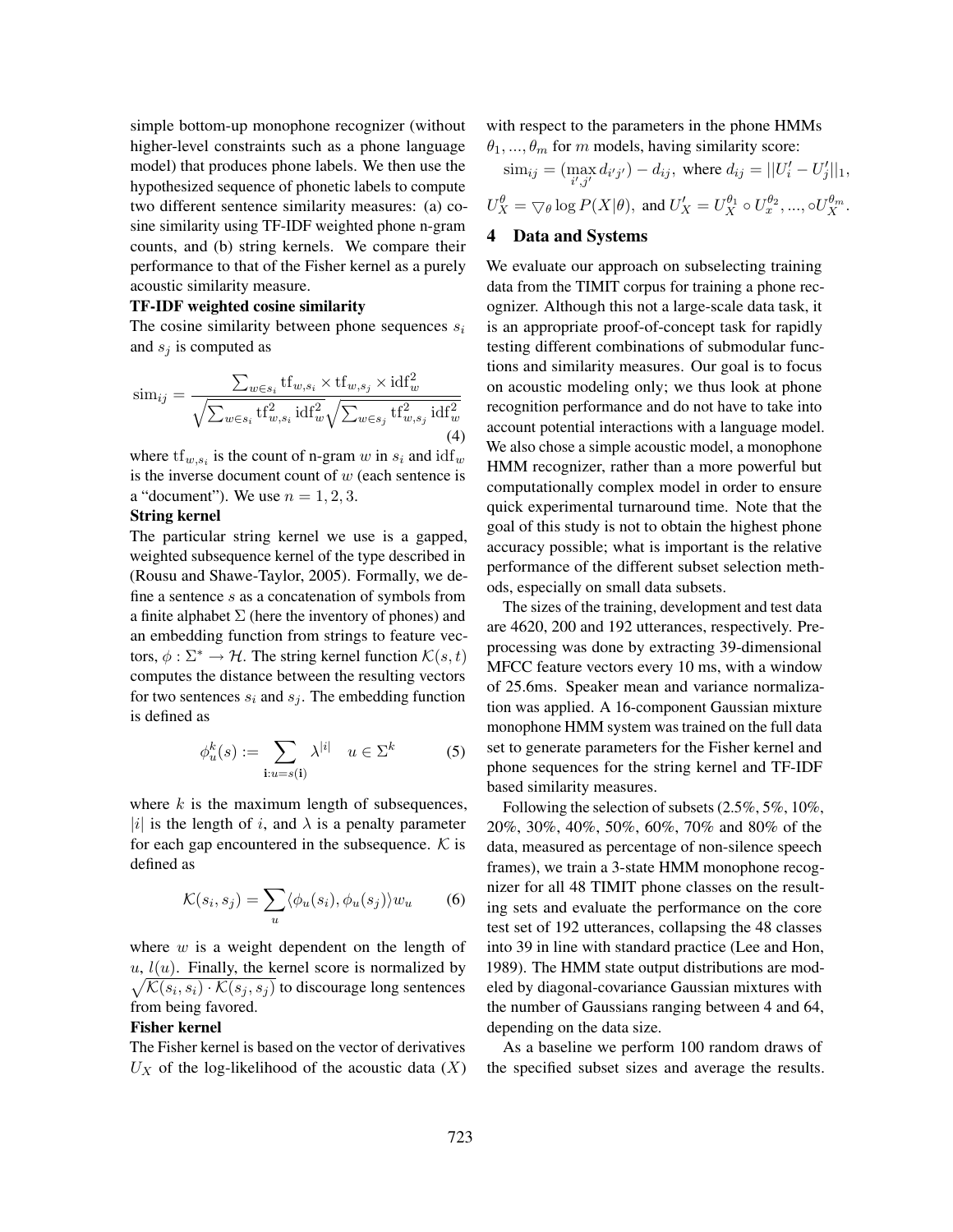The second baseline consists of the method in (Wu et al., 2007), where utterances are selected to maximize the entropy of the distribution over phones in the selected subset.

## 5 Experiments

We tested the three different similarity measures described above in combination with the submodular functions in Equations 2 and 3. The parameters of the gapped string kernel (i.e. the kernel order  $(k)$ , the gap penalty  $(\lambda)$ , and the contiguous substring length l) were optimized on the development set. The best values were  $\lambda = 0.1, k = 4, l = 3$ . We found that facility location was superior to saturated cover function across the board.



Figure 1: Phone accuracy for different subset sizes; each block of bars lists, from bottom to top: random baseline, entropy baseline, Fisher kernel, TF-IDF (unigram), TF-IDF (bigram), TF-IDF (trigram), string kernel.

Figure 1 shows the performance of the random and entropy-based baselines as well as the performance of the facility location function with different similarity measures. The entropy-based baseline beats the random baseline for most percentage cases but is otherwise the lowest-performing method overall. Note that this baseline uses the true transcriptions in line with (Wu et al., 2007) rather than the hypothesized phone labels output by our recognizer. The low performance and the fact that it is even outperformed by the random baseline in the 2.5% and 70% cases

**Comparison of different submodular functions**



Figure 2: Phone accuracy obtained by random selection, facility location function, and saturated coverage function (string kernel similarity measure).

may be because the selection method encourages highly diverse but not very representative subsets. Furthermore, the entropy-based baseline utilizes a non-submodular objective function with a heuristic greedy search method. No theoretical guarantee of optimality can be made for the subset found by this method.

Among the different similarity measures the Fisher kernel outperforms the baseline methods but has lower performance than the TF-IDF kernel and the string kernel. The best performance is obtained with the string kernel, especially when using small training data sets (2.5%-10%). The submodular selection methods yield significant improvements ( $p < 0.05$ ) over both the random baseline and over the entropybased method.

We also investigated using different submodular functions, i.e. the facility location function and the saturated coverage function. Figure 2 shows the performance of the facility location  $(f_{fac})$  and saturated coverage  $(f_{SC})$  functions in combination with the string kernel similarity measure. The reason  $f_{fac}$ outperforms  $f_{SC}$  is that  $f_{SC}$  primarily controls for over-coverage of any element not in the subset via the  $\alpha$  saturation hyper-parameter. However, it does not ensure that every non-selected element has good representation in the subset.  $f_{SC}$  measures the quality of the subset by how well each individual element outside the subset has a surrogate within the subset (via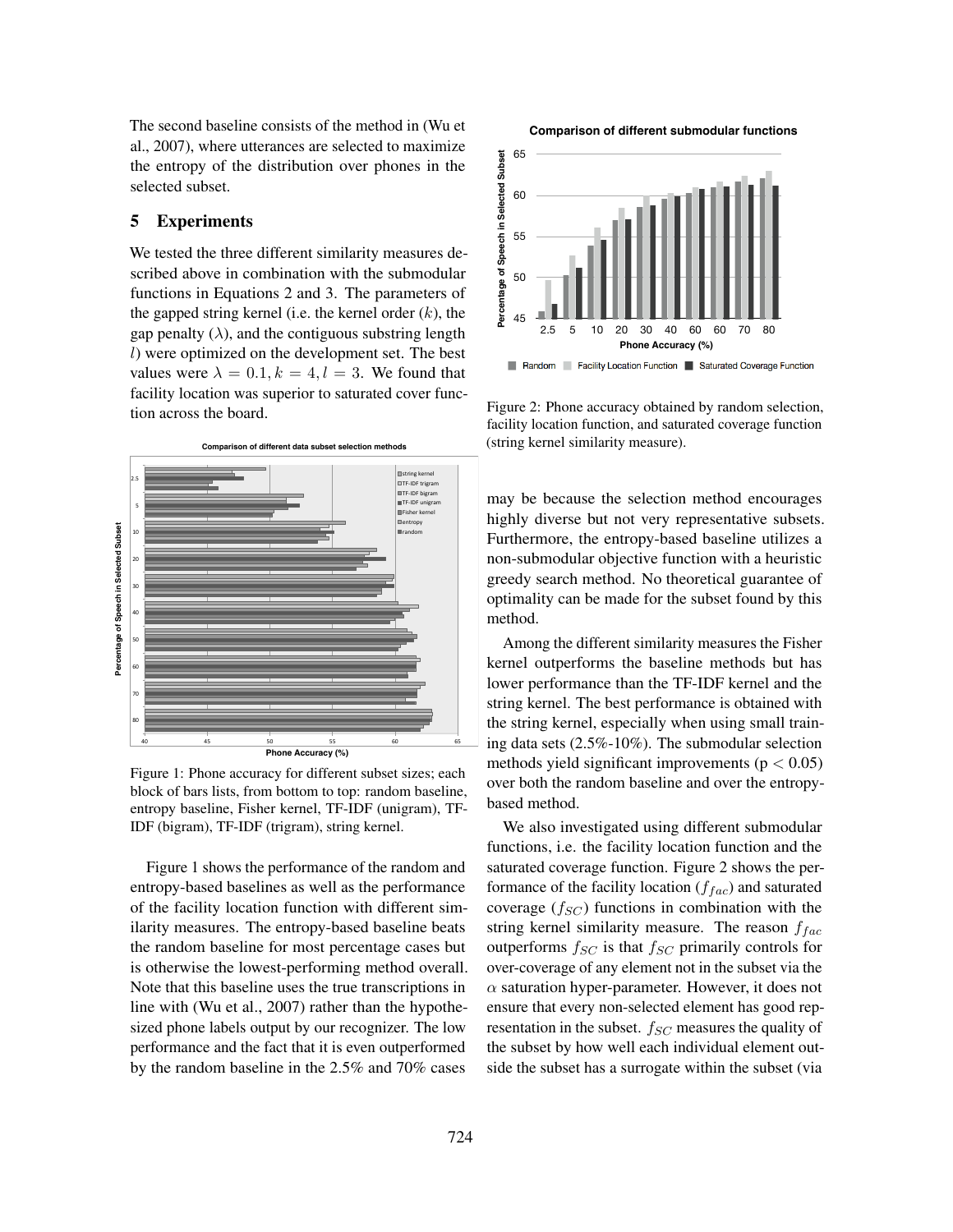

Figure 3: Phone accuracy for true vs. hypothesized phone labels, for string-based similarity measures.

the max function) and hence tends to model complete coverage better, leading to better results.

Finally we examined whether using hypothesized phone sequences vs. the true transcriptions has negative effects. Figure 3 shows that this is not the case: interestingly, the hypothesized labels even result in slightly better results. This may be because the recognized phone sequences are a function of both the underlying phonetic sequences that were spoken and the acoustic signal characteristics, such as the speaker and channel. The true transcriptions, on the other hand, are able to provide information only about phonetic as opposed to acoustic characteristics.

## 6 Discussion

We have presented a low-resource framework for acoustic data subset selection based on submodular function optimization, which was previously developed for document summarization. Evaluation on a proof-of-concept task has shown that the method is successful at selecting data subsets that outperform subsets selected randomly or by a previously proposed low-resource method. We note that the best selection strategies for the experimental conditions tested here involve similarity measures based on a discrete tokenization of the speech signal rather than direct acoustic similarity measures.

#### Acknowledgments

This material is based on research sponsored by Intelligence Advanced Research Projects Activity (IARPA) under agreement number FA8650-12-2- 7263. The U.S. Government is authorized to reproduce and distribute reprints for Governmental purposes notwithstanding any copyright notation thereon. The views and conclusions contained herein are those of the authors and should not be interpreted as necessarily representing the official policies or endorsements, either expressed or implied, of Intelligence Advanced Research Projects Activity (IARPA) or the U.S. Government.

#### References

- B. Chen, S.H Liu, and F.H. Chu. 2009. Training data selection for improving discriminative training of acoustic models. *Pattern Recognition Letters*, 30:1228–1235.
- J. Edmonds, 1970. *Combinatorial Structures and their Applications*, chapter Submodular functions, matroids and certain polyhedra, pages 69–87. Gordon and Breach.
- G. Hakkani-Tur, G. Riccardi, and A. Gorin. 2002. Active learning for automatic speech recognition. In *Proc. of ICASSP*, pages 3904–3907.
- N. Itoh, T.N. Sainath, D.N. Jiang, J. Zhou, and B. Ramabhadran. 2012. N-best entropy based data selection for acoustic modeling. In *Proceedings of ICASSP*.
- Thomas Kemp and Alex Waibel. 1998. Unsupervised training of a speech recognizer using TV broadcasts. In *in Proceedings of the International Conference on Spoken Language Processing (ICSLP-98)*, pages 2207– 2210.
- A. Krause and C. Guestrin. 2011. Submodularity and its applications in optimized information gathering. *ACM Transactions on Intelligent Systems and Technology*, 2(4).
- L. Lamel, J.L. Gauvain, and G. Adda. 2002. Lightly supervised and unsupervised acoustic model training. *Computer, Speech and Language*, 16:116 – 125.
- K.F. Lee and H.W. Hon. 1989. Speaker-independent phone recognition using Hidden Markov Models. *IEEE Trans. ASSP*, 37:1641–1648.
- Hui Lin and Jeff A. Bilmes. 2009. How to select a good training-data subset for transcription: Submodular active selection for sequences. In *Proc. Annual Conference of the International Speech Communication Association (INTERSPEECH)*, Brighton, UK, September.
- H. Lin and J. Bilmes. 2011. A class of submodular functions for document summarization. In *Proceedings of ACL*.
- R.K. Moore. 2003. A comparison of the data requirements of automatic speech recognition systems and human listeners. In *Proceedings of Eurospeech*, pages 2581–2584.
- G. L. Nemhauser, L. A. Wolsey, and M. L. Fisher. 1978. An analysis of approximations for maximizing submodular functions-I. *Math. Program.*, 14:265–294.